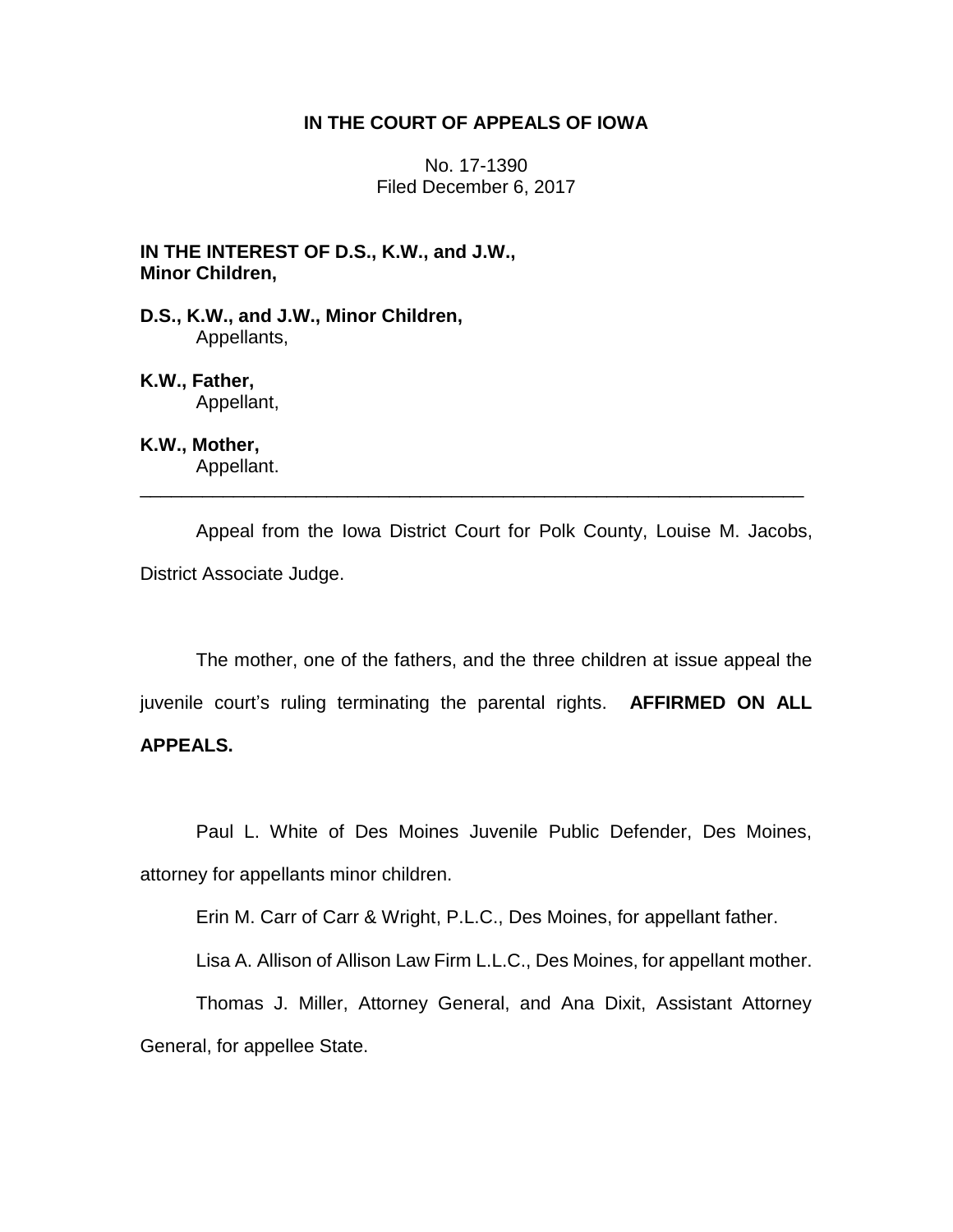Kimberly S. Ayotte of Youth Law Center, Des Moines, guardian ad litem for minor children.

Considered by Vaitheswaran, P.J., and Potterfield and McDonald, JJ.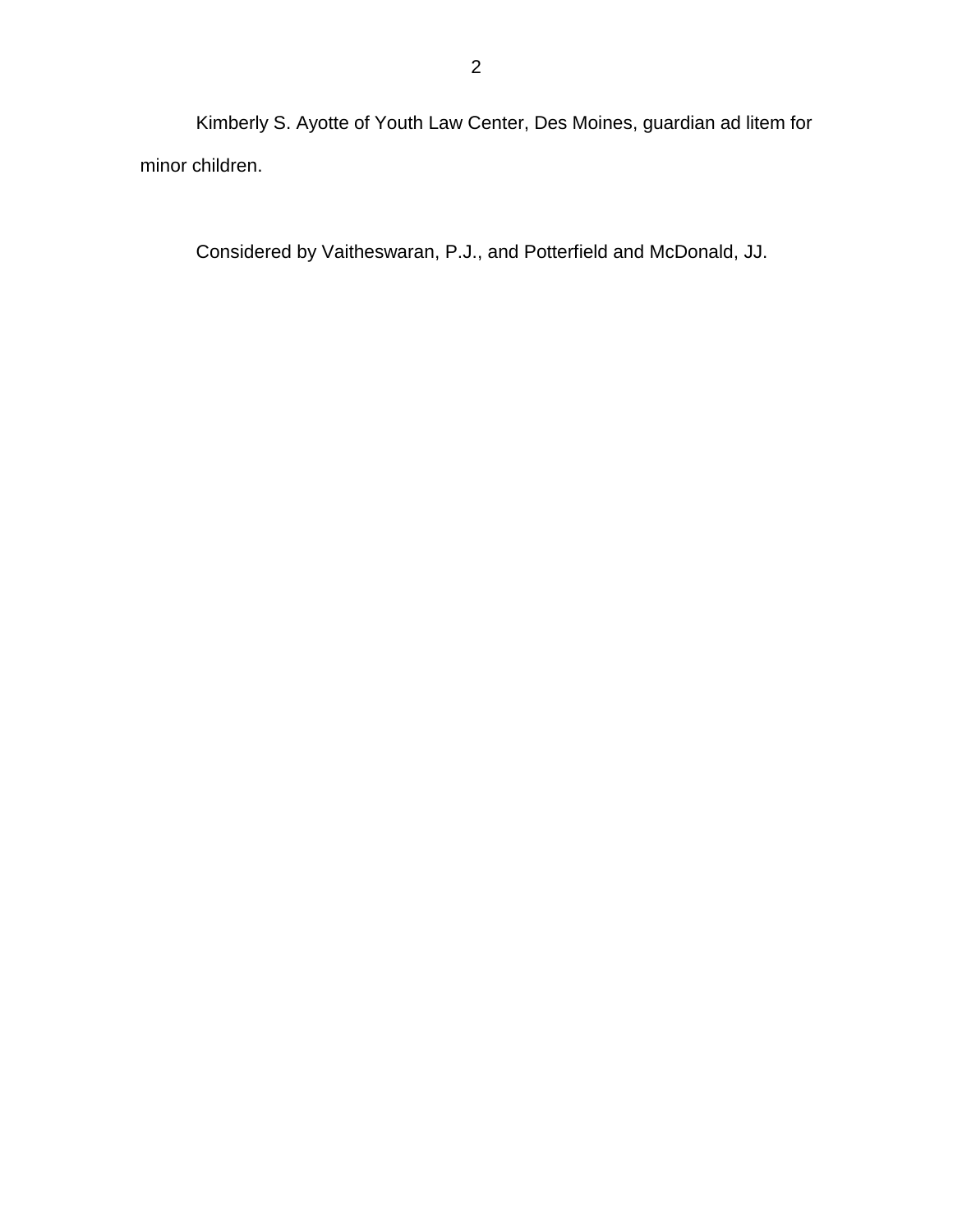### **POTTERFIELD, Judge.**

 $\overline{a}$ 

Three children—D.S., born in 2002; K.W., born in 2004; and J.W., born in 200—are the subject of the juvenile court's termination of the parental rights of the mother and the two separate fathers. K.H. is the biological father of D.S.; he has not appealed. The three children, their mother, and the biological father of K.W. and J.W. (who is also the stepfather to  $D.S.$ )<sup>1</sup> have appealed the juvenile court's ruling.

#### **I. Background Facts and Proceedings.**

The Iowa Department of Human Services (DHS) became involved with this family in October  $2015<sup>2</sup>$  based on allegations the mother was using methamphetamine while caring for the children. The mother agreed to the application of a sweat patch, which returned a positive result for methamphetamine. The father was serving a prison sentence at the time, and the mother was the children's only caregiver. There were also concerns surrounding the family's unstable housing.

Then, in November, the mother was arrested and remained in jail for robbery in the second degree;<sup>3</sup> the mother agreed to the official removal of the boys from her care.

<sup>&</sup>lt;sup>1</sup> We refer to the father of K.W. and J.W. as "the father" throughout our opinion.

 $2$  The mother was involved with DHS in the late 1990s and her parental rights to three children—now adults—were terminated in 2000. The reasons for the mother's previous involvement with DHS include domestic violence and her use of methamphetamine. It is unclear from the record before us whether the mother appealed the termination.

 $3$  The mother eventually pled quilty to the charge and received a suspended two-year sentence and probation.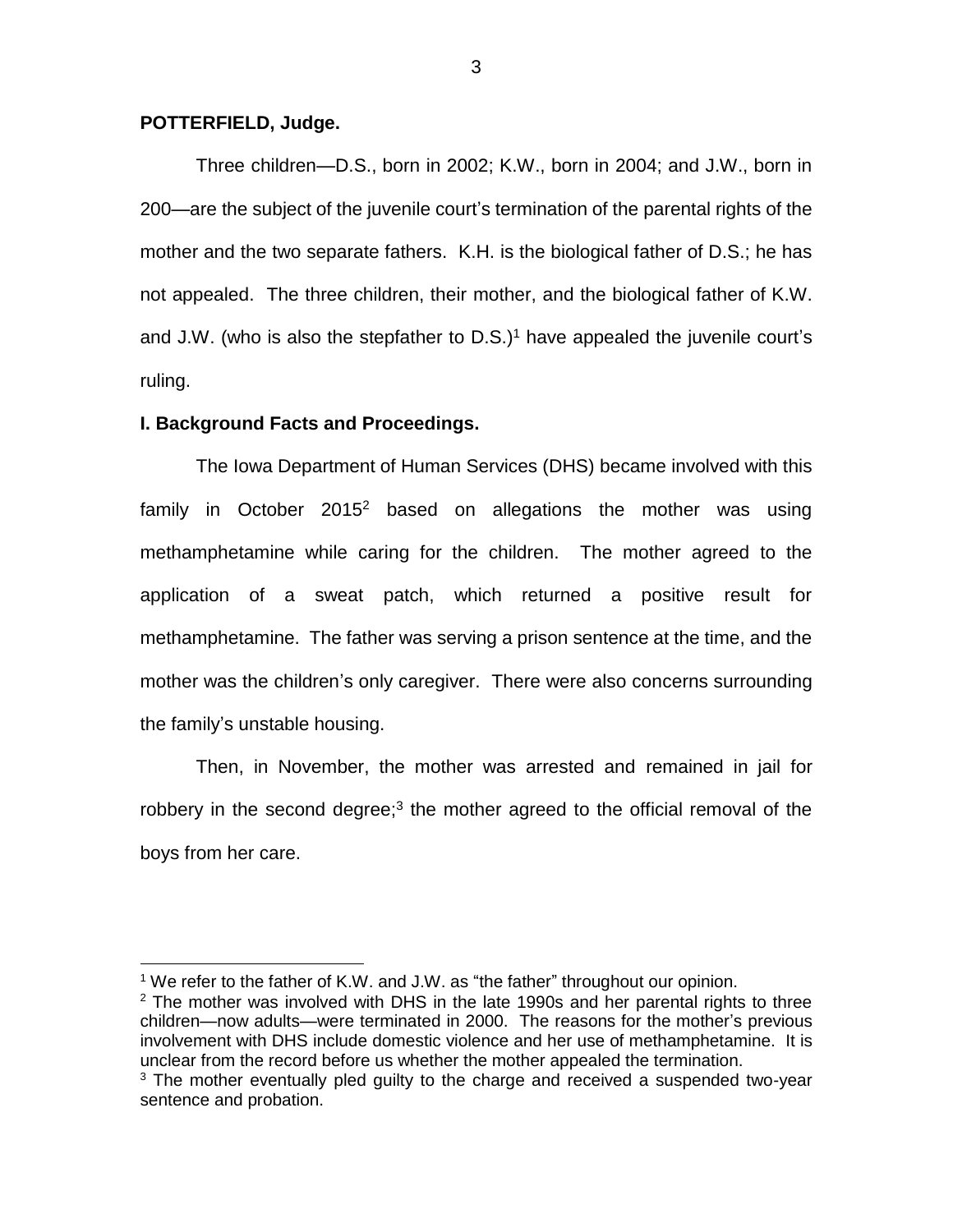It appears the appointed guardian ad litem (GAL) made an oral motion to bifurcate the roles of GAL and attorney to the children at the November 20 removal hearing. 4 *See* Iowa Code § 232.89(4) (2015). In the removal order, the court included a note under "OTHER" stating, "Motion to bifurcate is granted." The children have continued to have a separate GAL and an attorney throughout the proceedings.<sup>5</sup>

After the mother was released from jail in late November, she had an unstable living situation. She was employed only intermittently, and she refused to obtain a mental-health evaluation or to consider attending therapy. The mother completed a substance-abuse evaluation, which recommended extended outpatient treatment, but the mother did not follow through.

The father was paroled from prison into a halfway house in the summer of 2016.

In October, the coordinator of the halfway house reported to DHS the father had been "violence free" while in the facility, had completed treatment for his addiction to alcohol, was attending AA meetings twice per week, and was employed. As instructed, the father had reached out to D.S.'s and K.W.'s

 $\overline{a}$ 

 $4$  We assume the motion was made orally at the hearing as we have no record of a written, filed motion. We are unable to verify this assumption because we have no transcript of the removal hearing.

<sup>&</sup>lt;sup>5</sup> Their guardian ad litem does not participate in the appeal. No party objects to the participation of the children in the appeal on their own behalf. *See* Iowa R. Civ. P. 1.210; *In re H.N.B.*, 619 N.W.2d 340, 343 n.3 (noting we do not automatically apply the rules of civil procedure to juvenile proceedings). We note that panels of our court have previously considered the appeals of children in termination actions. *See In re G.S.*, No. 13-0884, 2013 WL 4774040, at \*4 (Iowa Ct. App. Sept. 5, 2013); *In re T.P.*, 757 N.W.2d 267, 268 (Iowa Ct. App. 2008). Additionally, there is no objection to the representation of all three children by one attorney despite the diverse interests of each child.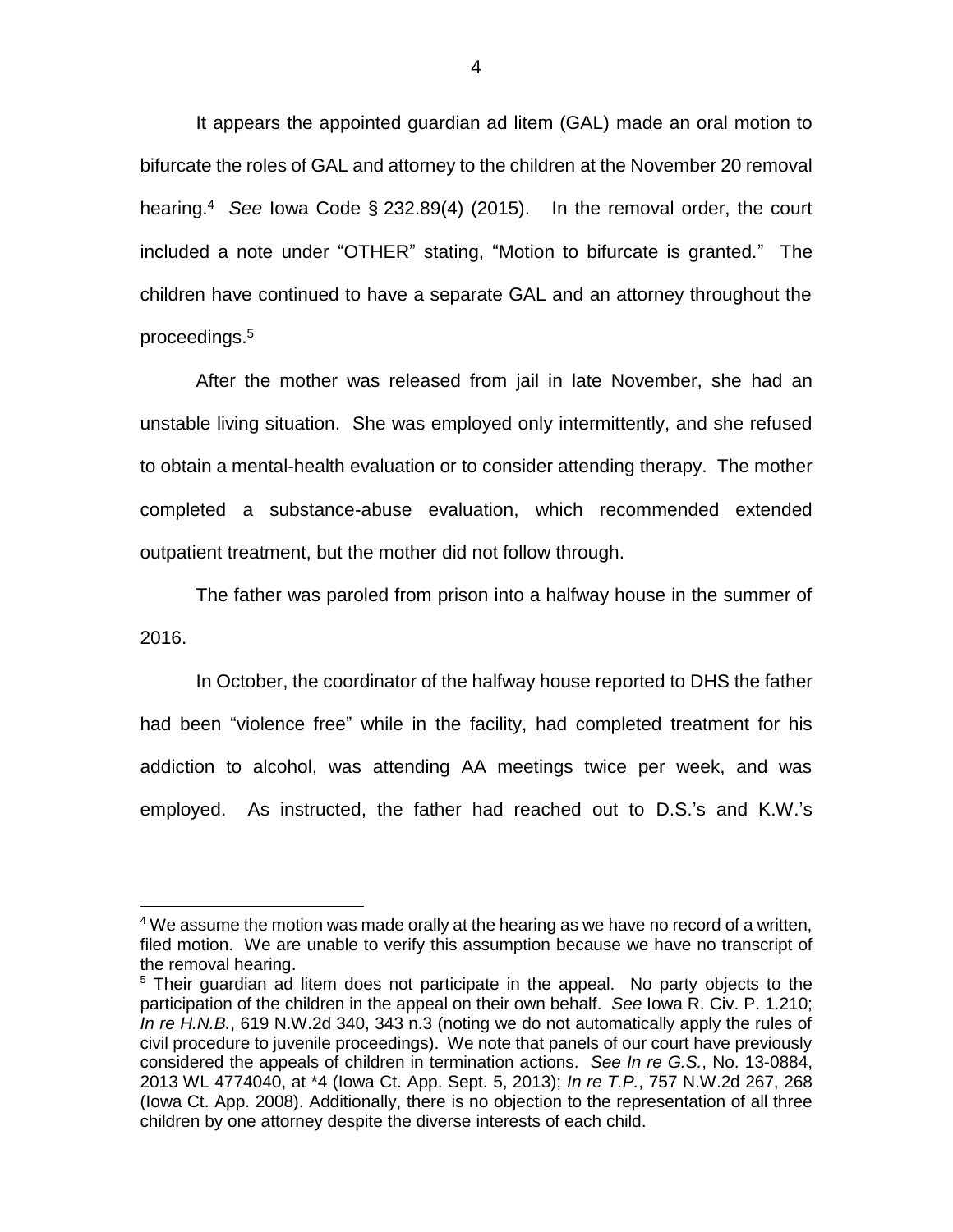therapists and both reported to DHS that it would not be harmful to the children if the father began supervised visits.

In November, DHS recommended giving the father a six-month extension to work toward reunification; the court adopted the recommendation at the next hearing.

The father rented an apartment in January 2017, and both he and the mother were living there by February.

According to reports from the mother's probation officer, the mother admitted using methamphetamine in both February and March. The probation officer also reported the father was present for the mother's March 2017 admission and was upset, expressing that he was going to be forced to choose between the mother and the children.

In the social worker's April 2017 report to the court, the worker noted that while the father appeared to be doing well individually:

the concern is that [the father] continues to allow [the mother] to live with him and she continues to actively use methamphetamine. It is clear that [the father] loves his children, however this worker has had many very tough conversations with him about the fact that as long as he continues to live with and surround himself with [the mother] and her continuing active[] use, this will jeopardize his own ability to regain custody of the children. Given that less than a week ago . . . [the mother] had admitted to using methamphetamine and [the father] was unaware of this[] draw[s] concerns to the ability for the children to safely be returned to his care.

The worker then recommended changing the permanency plan to that of termination of parental rights as to both parents.

On April 28, the State filed a petition to terminate the parents' rights.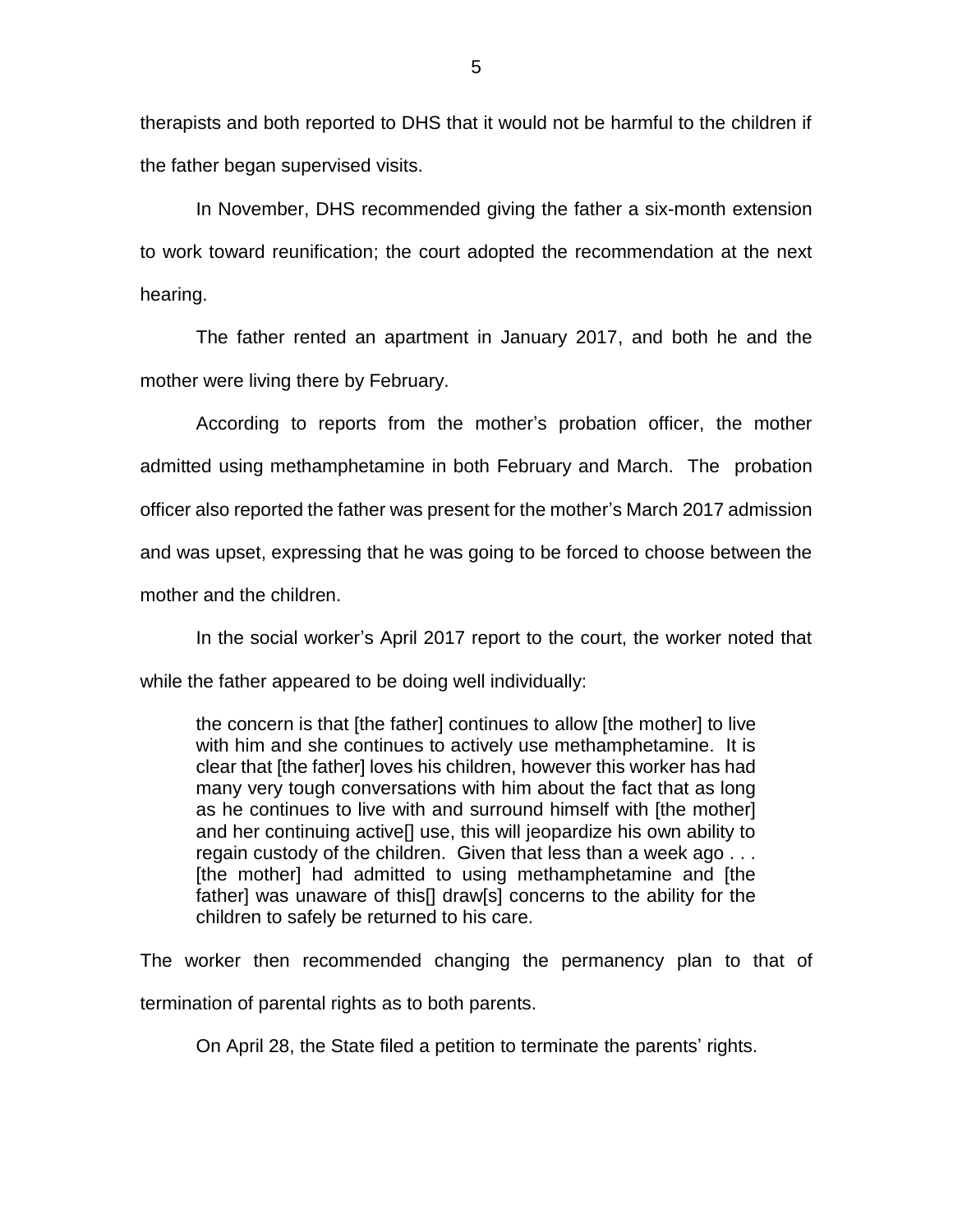Soon thereafter, the father was drug tested as part of his parole requirements. He tested positive, and he admitted using methamphetamine intravenously.

According to the family safety, risk, and permanency (FSRP) worker, the father made some angry or threatening comments at a May visit, claiming he would "wave a gun in someone's face to get money for a lawyer" if necessary and stating the social worker had better stay away.

In the months leading up the termination hearing in July, the mother failed to show up for drug testing as ordered. The mother and father continued living together in their apartment, though neither maintained steady employment and they reported they were having trouble paying their rent. The father provided a few negative drug tests and attended some counseling sessions, but he did not write an accountability letter as DHS and the court expected him to do.

At the termination hearing, the children objected to the termination of parental rights through their attorney, who called the social worker as a witness in the children's case. During examination by the children's attorney, the social worker testified the children had been consistent in their stated desire to return to their parents' care. The children's attorney replied, "And like I said before, we agree that they're at an age where they understand that. That's why I'm an attorney and [the GAL] is the guardian ad litem because we bifurcated the roles. We did that early on in this case."

None of the children personally appeared in court; all three were older than ten at the time of the termination trial. *See* Iowa Code § 232.116(3)(b).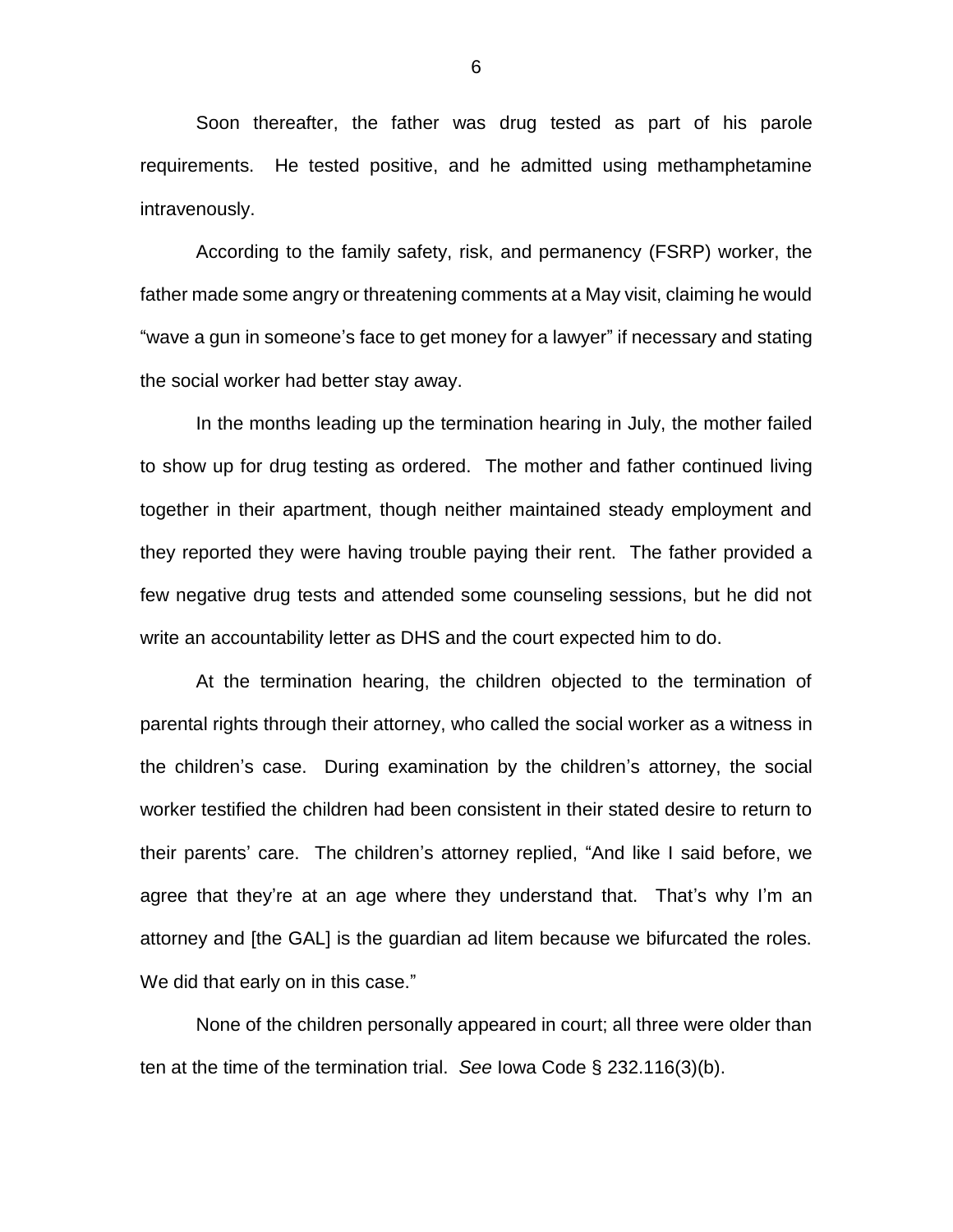In an August order, the juvenile court terminated the mother's parental rights to all three children pursuant to Iowa Code section 232.116(1)(f), (g), and (*l*) (2017). The court terminated the father's rights to both K.W. and J.W. pursuant to section 232.116(1)(f).

The mother, father, and children appeal separately.

## **II. Standard of Review.**

We review termination proceedings de novo. *In re A.M.*, 843 N.W.2d 100, 110 (Iowa 2014). "We are not bound by the juvenile court's findings of fact, but we do give them weight, especially in assessing the credibility of witnesses." *Id.*  (citation omitted).

#### **III. Discussion.**

#### **A. Mother's Appeal.**

The mother appeals the termination of her parental rights. She does not challenge the statutory grounds for termination. The mother maintains the court should not have terminated her parental rights because of two of the permissive factors found in subsection 232.116(3). She argues that because all three children are over the age of ten and object to the termination, *see* Iowa Code § 232.116(3)(b), and because "there is clear and convincing evidence that termination would be detrimental to the child due to the closeness of the parentchild relationship," *see id.* § 232.116(3)(c), the court should exercise its discretion to save the parent-child relationships.

The factors weighing against termination are permissive, not mandatory. *In re D.S.*, 806 N.W.2d 458, 474–75 (Iowa Ct. App. 2011). We exercise the discretion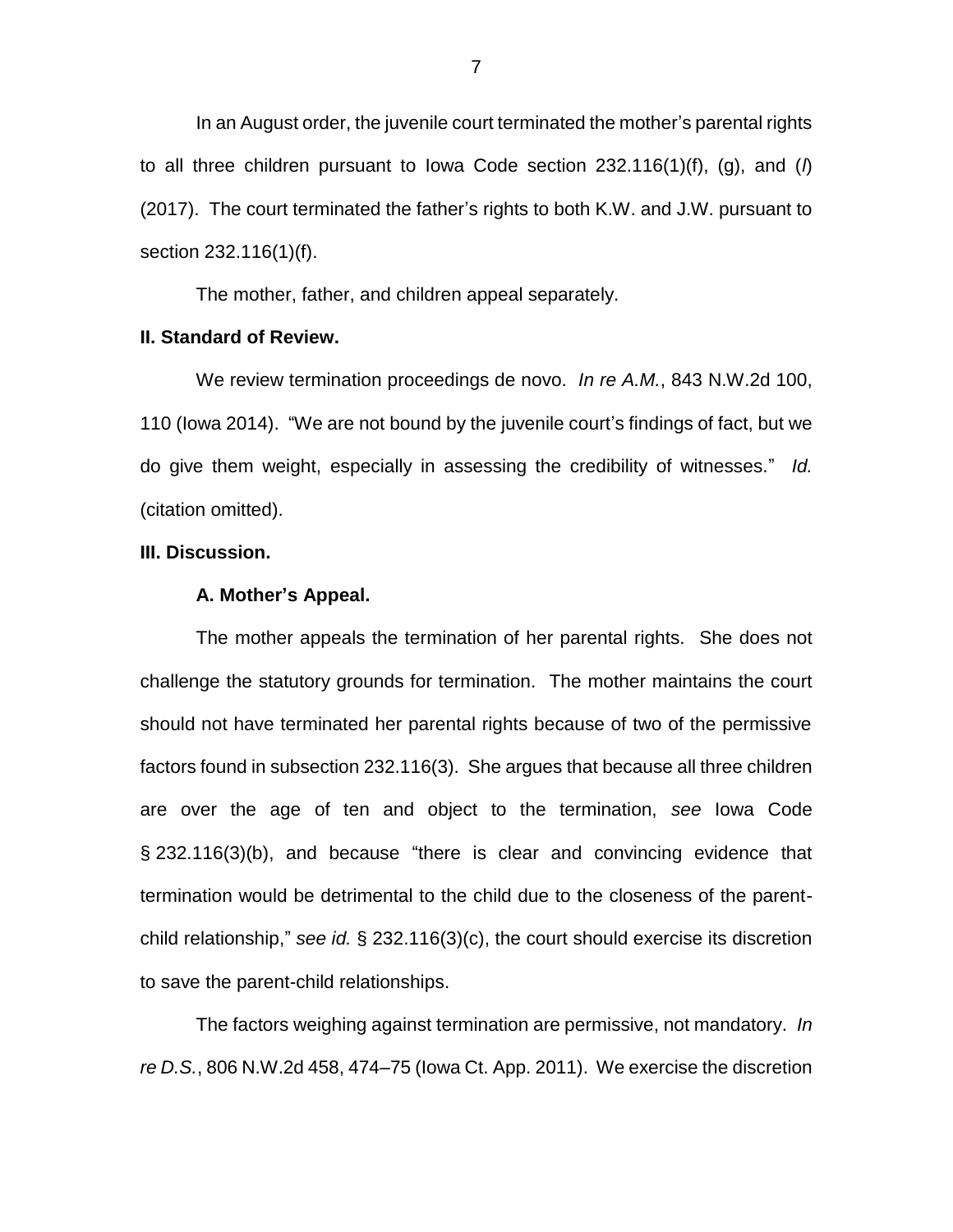based on the unique circumstances of each case and the best interests of the child. *A.M.*, 843 N.W.2d at 113.

Although the children have objected to the termination of the mother's parental rights, we cannot find it is in their best interests to save this parent-child relationship. *See, e.g.*, *In re K.M.*, 653 N.W.2d 602, 606 (Iowa 2002) (deciding that while the child in question "had at times expressed a desire to be reunited with her parents," "we are convinced her best interests require termination of her parents' parental rights"); *In re A.S.*, No. 16-1984, 2017 WL 710562, at \*3 (Iowa Ct. App. Feb. 22, 2017) (affirming the termination of the parent's rights over the children's objection because "[o]ur overriding concern must be the long-term best interests of the children"); *In re J.S.*, No. 16-0112, 2016 WL 899857, at \*3 (Iowa Ct. App. Mar. 9, 2016) (noting the consideration of the children's objection is a permissive factor and "[t]he children's yearning for reunification does not tilt the balance away from termination"). Here, the children are all living together in a preadoptive foster home, where each of the three boys has thrived. In contrast, the mother has been diagnosed with a severe amphetamine use disorder, and at the termination hearing in July, she admitted to using methamphetamine as recently as late May or early June. A letter written by the mother's substance-abuse counselor the day before the termination hearing stated the mother "ha[d] not been compliant with treatment guidelines and expectations" and had failed to provide any of the four required drug tests. The letter also stated the mother would be placed on a behavioral plan and be required to complete a drug test at her next appointment or she would be unsuccessfully discharged from treatment. It is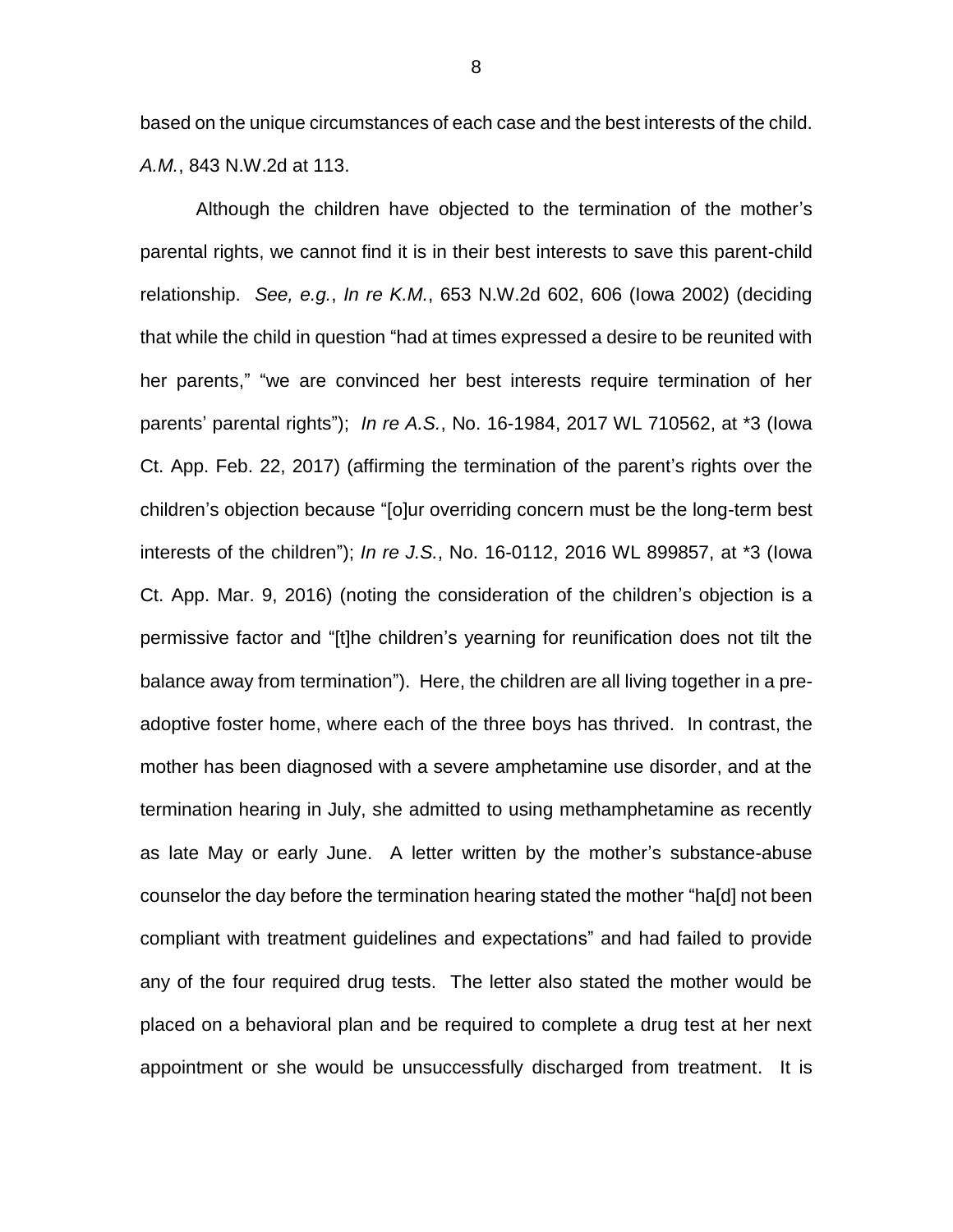unclear if the mother maintained any period of sobriety throughout the over twenty months the children were removed from her care.

Additionally, the most recent letters from D.W.'s therapist and K.W.'s therapist each noted that the respective child had indicated his wish to return to living with his parents. K.W.'s therapist stated K.W. had reported "he would feel devastated and lost in the event that he is unable to live with his parents again." However, the therapist also noted that "in the past reporting period [K.W.] has appeared to accept that he may not live with his parents and he has recognized his foster family as positive supports. [K.W.] also reports being glad to still live with his brothers." Similarly, D.S.'s therapist reported, "[D.S.] has stated if his parents' rights are terminated it will be difficult and he will be angry. [D.S.] has also been able to talk that he will be ok[ay]."

It is understandable that the children love their mother and wish to be with her. But the children's wishes and the strength of their bond does not sufficiently mitigate the harm the mother's substance-abuse issues would continue to cause in these young men's lives. *See In re D.W.*, 791 N.W.2d 703, 709 (Iowa 2010) ("Although it is clear that [the mother] loves her son, our consideration must center on whether the child will be disadvantaged by termination, and whether the disadvantage overcomes [the mother's] inability to provide for [the child's] developing needs."). The mother has not progressed in maintaining sobriety throughput the proceedings, and these children are in need of a permanent home. *See In re C.B.*, 611 N.W.2d 489, 495 (Iowa 2000) ("Once the limitation period lapses, termination proceedings must be viewed with a sense of urgency."); *see also In re J.E.*, 723 N.W.2d 795, 802 (Iowa 2006) (Cady, J., concurring specially)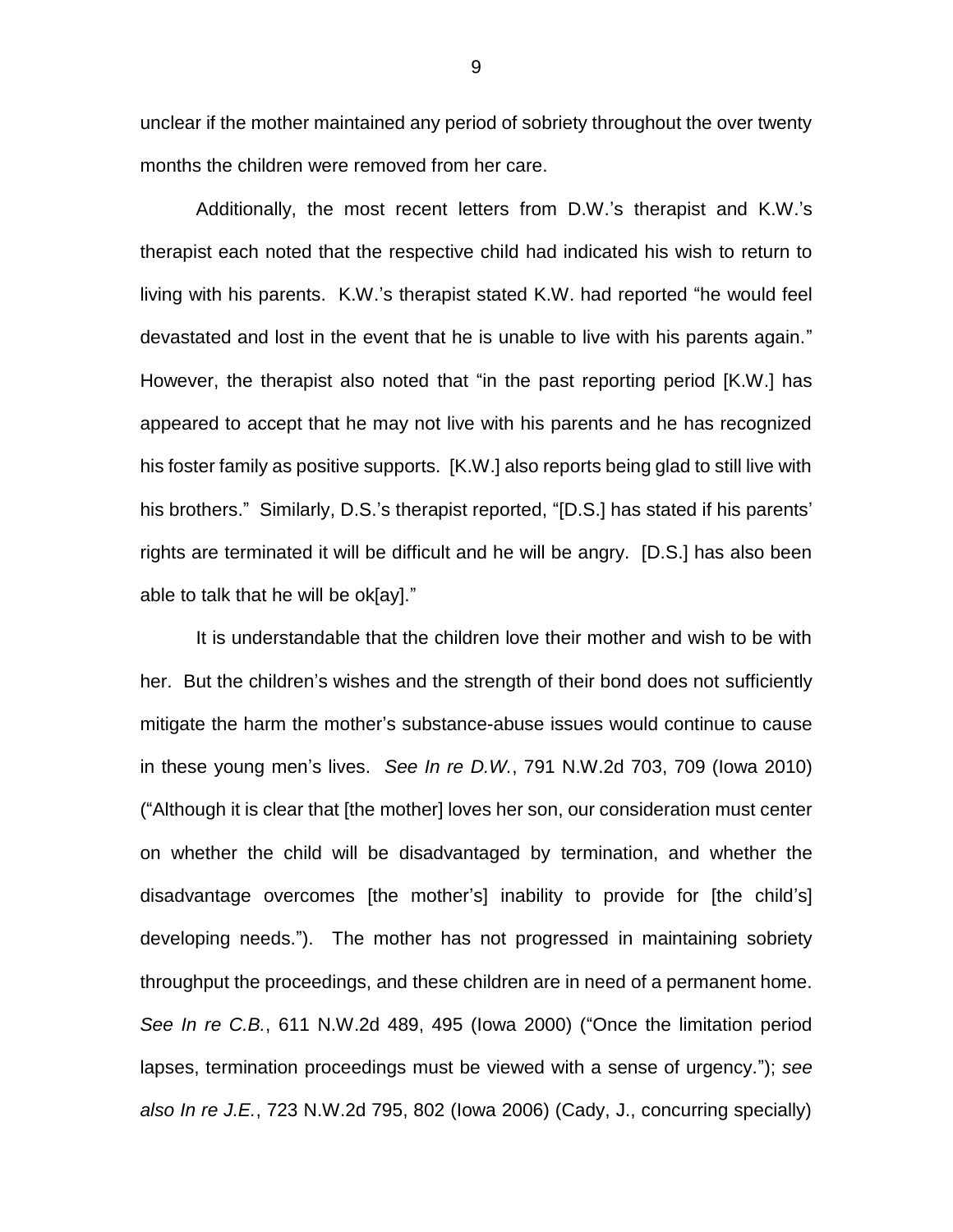(noting the "defining elements in a child's best interest" are the child's safety and the "need for a permanent home").

Termination of the mother's parental rights is in the children's best interests, and we affirm the termination of the mother's parental rights to each of the three children.

### **B. Father's Appeal.**

 $\overline{a}$ 

The father of K.W. and J.W. appeals the termination of his parental rights to those two children. He contends the State has not proven by clear and convincing evidence that the children could not be returned to his care at the time of the termination hearing. *See* Iowa Code § 232.116(f)(4). He maintains the court's conclusion that the children would suffer if returned due to unresolved substance abuse and lack of stability was in error.<sup>6</sup> Additionally, he maintains that the safety plan he created with his therapist would enable him to keep the children safe from the mother's continued use of methamphetamine.

Although the father was quick to explain that his use of methamphetamine in April was not a "relapse" as he had not used it before, it is nonetheless disturbing that the father chose to use the drug for the first time while on parole and while working to have his children returned to his care. We are also concerned by the father's lack of insight into why he tried the drug; he testified, "Well, you know, I

<sup>&</sup>lt;sup>6</sup> The court also found domestic violence as a "presenting issue" preventing the return of the children to the father's care. These parents have a history of domestic violence, but it appears these events are a number of years old, and it did not seem to be a focus of DHS when providing services to the parents. We agree with the father that domestic violence is not one of the issues preventing the return of K.W. and J.W.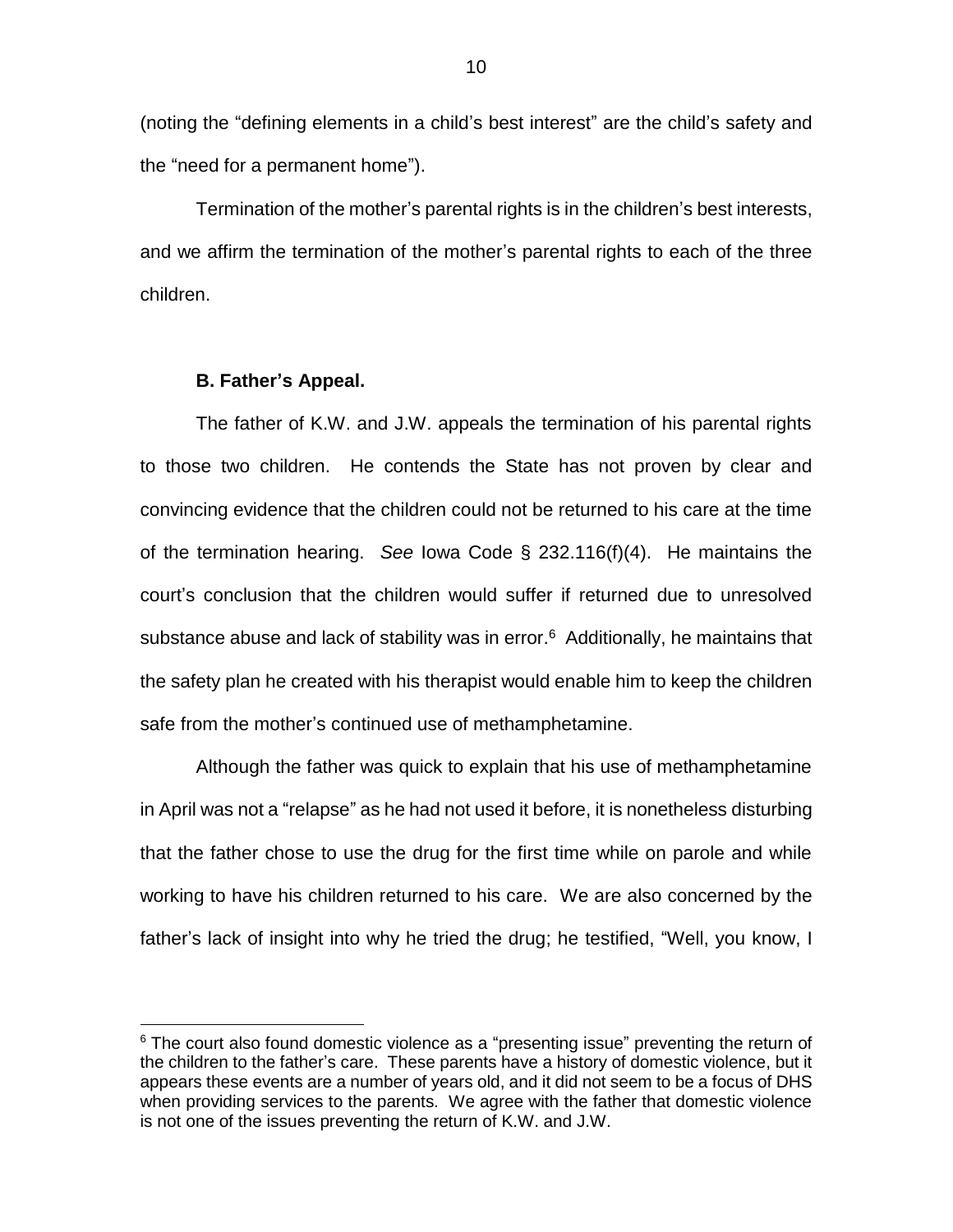don't understand why I did it either. I was at a friend's house, and it was available. I still have asked myself several times why I did it. I don't know. I don't know why I did it. It was stupid on my behalf."

The father contends the children can be returned to his care to live with him and the mother because he can keep the children safe from the drug-addicted mother, but the father has shown that he too may turn to drugs in times of uncertainty or anger. Additionally, while the father and his therapist created a safety plan whereby the father would ask the mother to leave the home if she used methamphetamine—or call the police if necessary to have her removed—we have doubts the father is able or willing to know when the mother has been using. According to reports, the father was angered and surprised when the mother admitted to her probation officer that she had used methamphetamine in March. At the termination hearing, when asked questions about the mother's sobriety, including whether she had been attending treatment or performing drug tests as she was supposed to, the father stated, "I don't try to pry that much." When it was pointed out that he would need to "pry" in order to keep the children safe, he testified, "Yeah. I think it's important. But with our relationship, you know, it's been rocky. I don't try to control no more. I don't try to be the head of the house anymore." He later went on to state, "I mean, what am I going to do? Drag her down there and tell her to drop a UA? What I can do? I mean, I'm just curious. You're asking me the question. I don't know what I will do."

The father also claims the court was wrong to conclude he lacked stability. We disagree. The parents have reported struggling to make rent throughout the proceedings, and neither has been consistently employed. The father testified he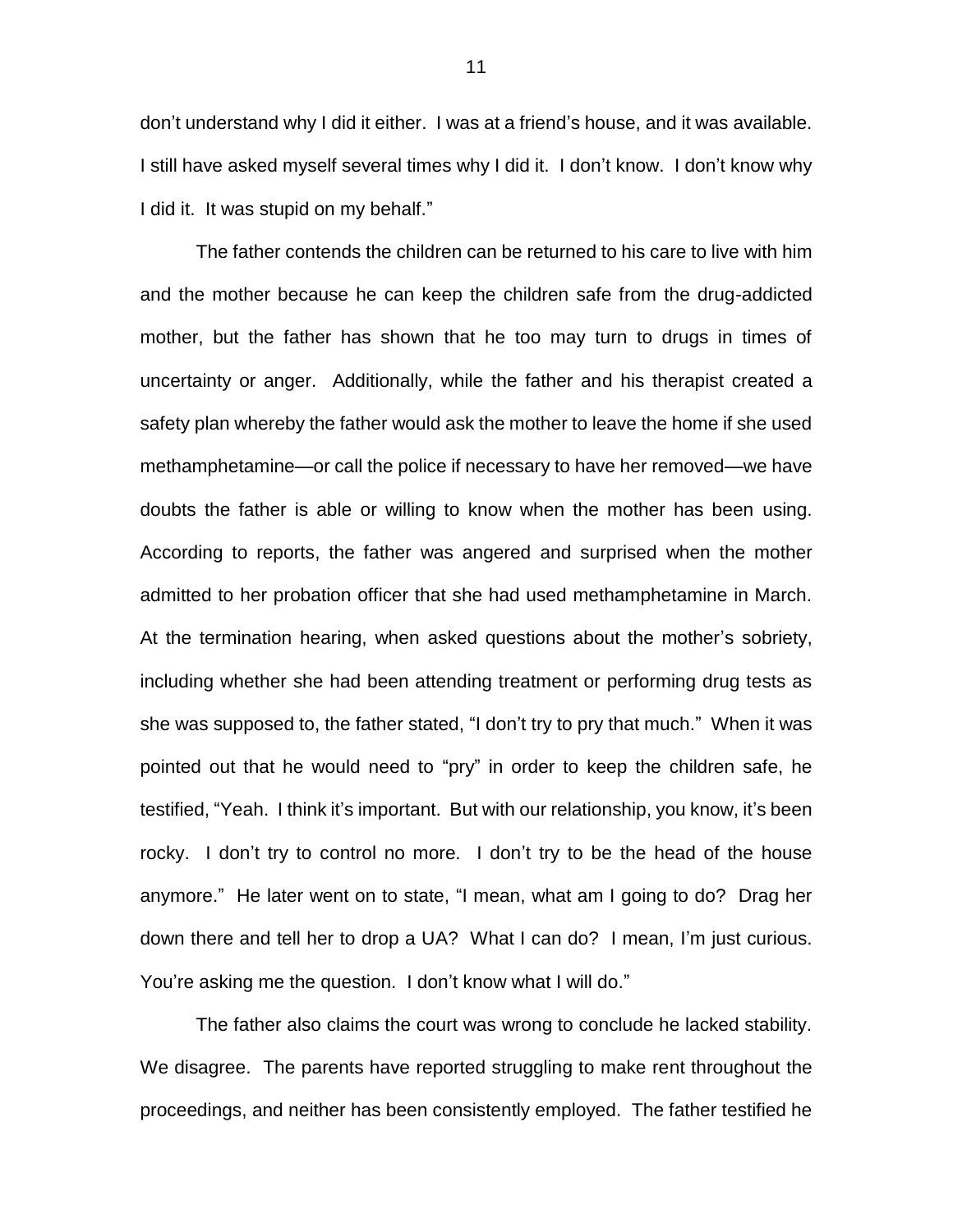works enough odd jobs to pay rent and buy food, but it is not clear that he has the resources to do so when considering the full-time responsibility and costs associated with two children. We also have concerns about the father's criminality as it relates to his stability. Not only did the father testify that he has spent "probably 30 years, off and on" in jail and prison, he also made a comment to the FSRP worker that he would "wave a gun in someone's face to get money for a lawyer" if he needed to.

We agree with the juvenile court that K.W. and J.W. could not be returned to the father's care.

Next, the father argues that termination of his parental rights was not in the children's best interests. In doing so, he makes the same argument the mother made—relying on the permissive factors of subsection 232.116(3) and stating that the objection by the children over ten, *see* Iowa Code § 232.116(3)(b), and the strong parent-child bond, *see id.* § 232.116(3)(c), should prevent termination of his parental rights. Although the children have objected to termination of their parents' rights, we do not believe the record supports the assertion the children are so bonded to the father as to be harmed by termination. As stated above, the father has spent a number of years of his children's childhoods in jail and prison including time during these proceedings. DHS was involved with the family for approximately a year before the father was able to start having visits with the children again. Additionally, as indicated in the therapist's notes above, while K.W. has expressed his desire to live with his biological parents, he has also "appeared to accept that he may not live with his parents and he has recognized his foster family as positive supports."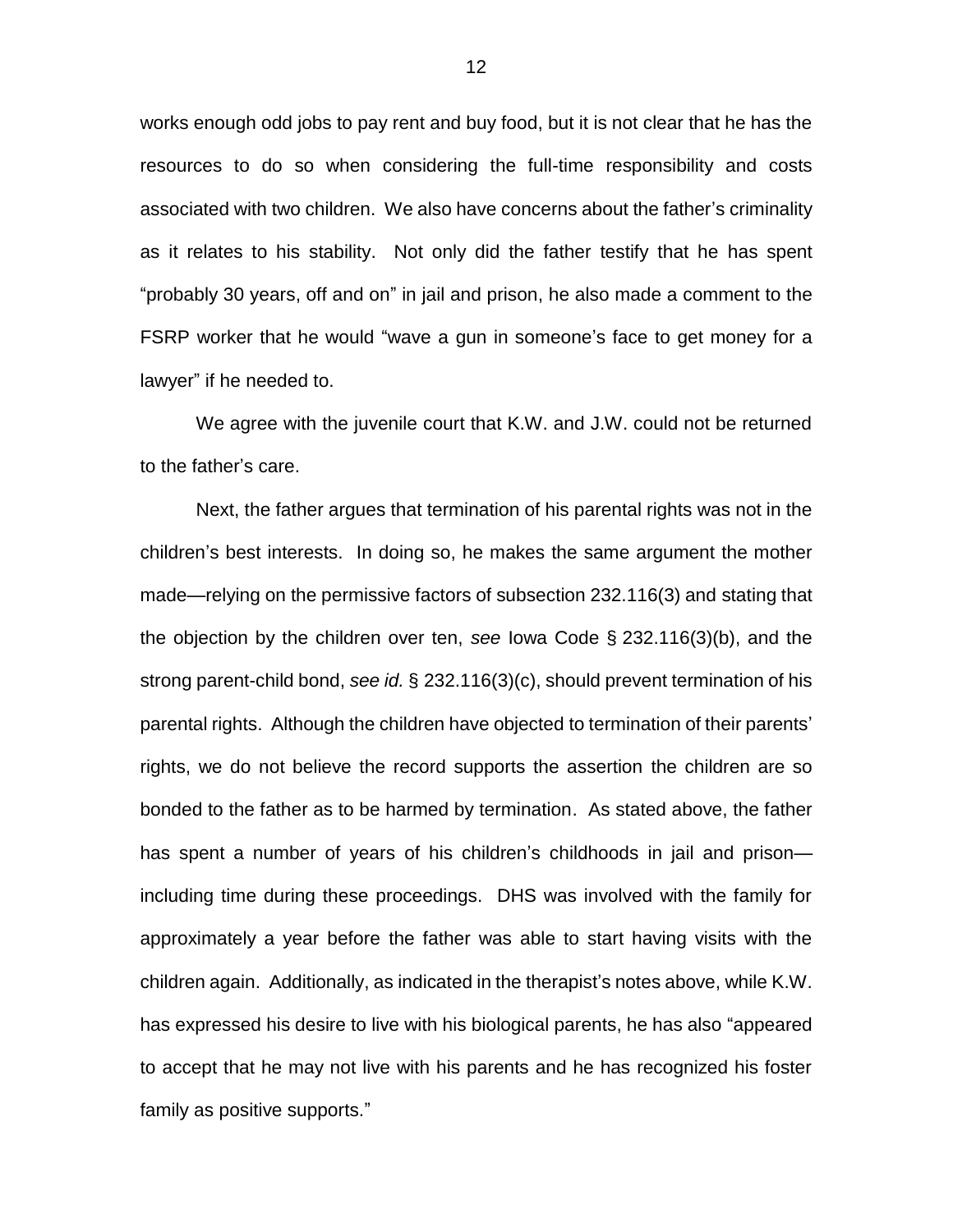Finally, the father contends the court should have considered placing the children in a guardianship rather than terminating his parental rights. Guardianships are not legally preferred to the termination of the parent's rights. *See In re L.M.F.*, 490 N.W.2d 66, 67–68 (Iowa Ct. App. 1992) (stating that placement of children pursuant to permanency orders is not a legally preferential alternative to terminating parental rights when there is sufficient evidence to terminate). Also, the father has not—before the juvenile court or here on appeal stated who he thinks should be the guardian for the children. DHS sent out family letters early on in the proceedings to see if anyone was able and willing to care for the children while the parents were not, and no family member came forward. Without a person willing to take on a guardianship, we cannot say the court made a mistake in failing to consider the option.

For all the foregoing reasons, we affirm the termination of the parental rights of J.W. and K.W.'s father.

#### **C. Children's Appeal.**

 $\overline{a}$ 

All three children appeal the termination of their mother's parental rights and K.W. and J.W. appeal the termination of their father's parental rights.<sup>7</sup> The children first contest the proof for the statutory grounds for termination, but they do not have standing to argue the statutory grounds were not proven. *See G.S.*, 2013 WL 4774040, at \*4 (citing *In re K.R.*, 737 N.W.2d 321, 323 (Iowa Ct. App. 2007); *In re D.G.*, 704 N.W.2d 454, 459 (Iowa Ct. App. 2005)).

 $<sup>7</sup>$  The children's appellate brief does not distinguish which children appeal the ruling as to</sup> each parent, but we note D.S. does not have standing to appeal the termination of the parental rights of the father to K.W. and J.W.